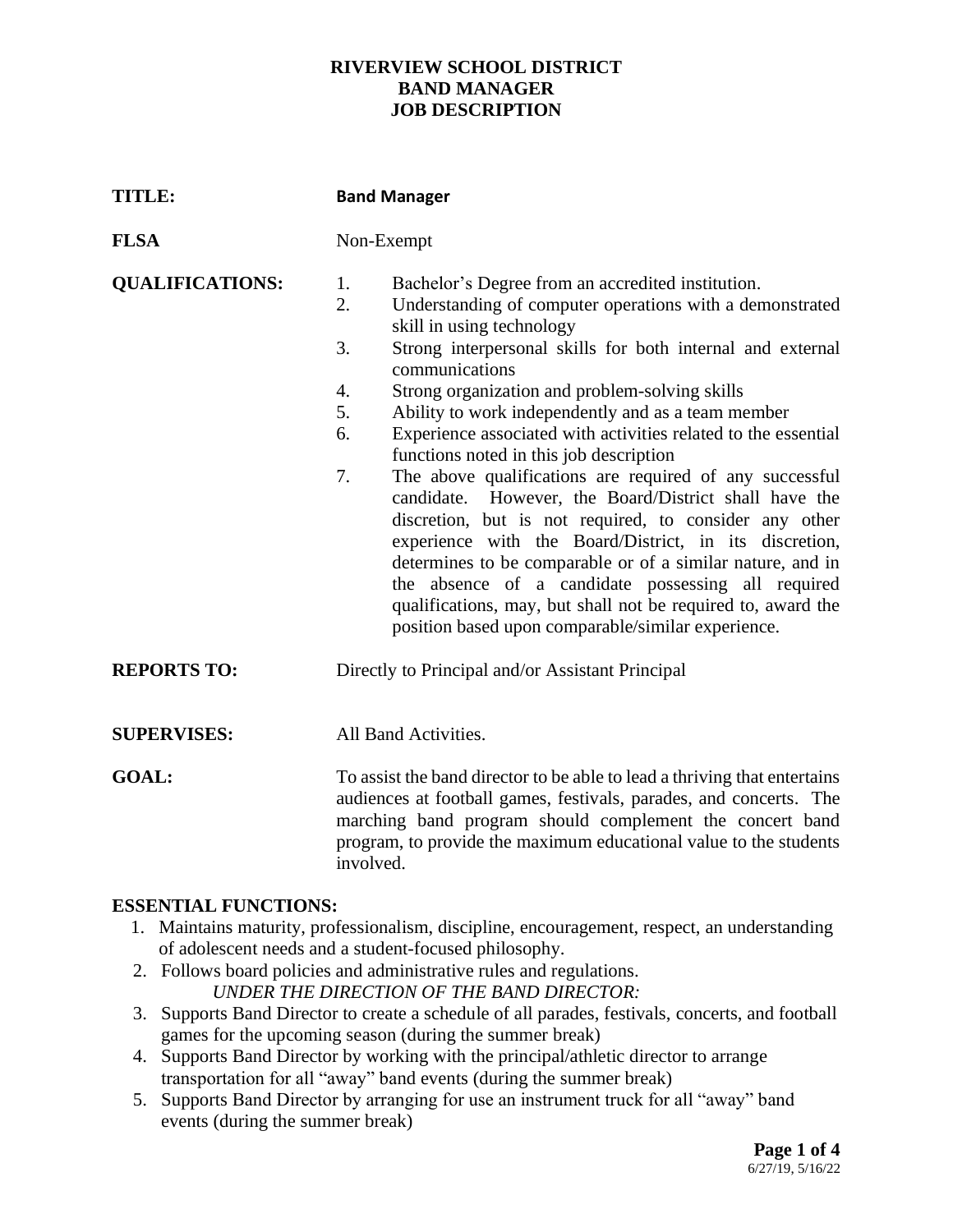- 6. Supports Band Director with the organization of summer band camp (during the summer break)
- 7. Supports Band Director by preparing (uniforms, instrument transportation, etc.) the band to march in the Kennywood parade, Oakmont Halloween parade, football bonfire parade, Oakmont-Verona Light-Up Night Parade, and Oakmont-Verona Memorial Day Parade (during the summer break)
- 8. Supports Band Director with making arrangements to have all football games and festivals videotaped, so that students can critically assess their performances
- 9. Supports Band Director with cataloging and maintain all marching band equipment/instruments. Lend marching band equipment to Riverview students, as needed. Advise on repair and replacement of band equipment/instruments as necessary.
- 10. Supports Band Director with cataloging and maintain the marching band uniforms. Uniforms are issued to students for use during a single marching season.
- 11. Supports Band Director with parent communications when requested

**The above statements are intended to describe the general nature and level of work performed by a person in this position. They are not to be construed as an exhaustive list of all duties that may be performed in such a position.**

## **POSITION SPECIFICATIONS:**

| <b>Physical Demands</b>  | Sitting at desk for extended periods<br>Standing for limited periods of time<br>Frequent bending, stooping, twisting, reaching, grasping<br>Light lifting $-$ up to 25 pounds<br>Frequent carrying $-$ up to 25 pounds<br>Manual dexterity to use office equipment<br>Repetitive movement of fingers and hands for keyboarding<br>Requires physical endurance |
|--------------------------|---------------------------------------------------------------------------------------------------------------------------------------------------------------------------------------------------------------------------------------------------------------------------------------------------------------------------------------------------------------|
| <b>Sensory Abilities</b> | Visual acuity to read correspondence, computer screen<br>Auditory acuity to be able to use telephone and greet visitors and<br>employees<br>Ability to speak clearly and distinctly                                                                                                                                                                           |
| <b>Work Environment</b>  | Includes indoor and outdoor responsibilities<br>The noise level in the work environment varies on a daily basis<br>based on circumstances presented                                                                                                                                                                                                           |
| <b>Temperament</b>       | Ability to work as a member of a team<br>Must be cooperative, congenial and service-oriented<br>Ability to work in a multi-tasking environment with frequent<br>interruptions                                                                                                                                                                                 |
| <b>Cognitive Ability</b> | Ability to follow written and verbal directions<br>Ability to complete assigned tasks with minimal supervision<br>Ability to read and write<br>Ability to work independently and make work-related decisions                                                                                                                                                  |
|                          | $\mathbf{n}$ $\mathbf{A}$ $\mathbf{A}$                                                                                                                                                                                                                                                                                                                        |